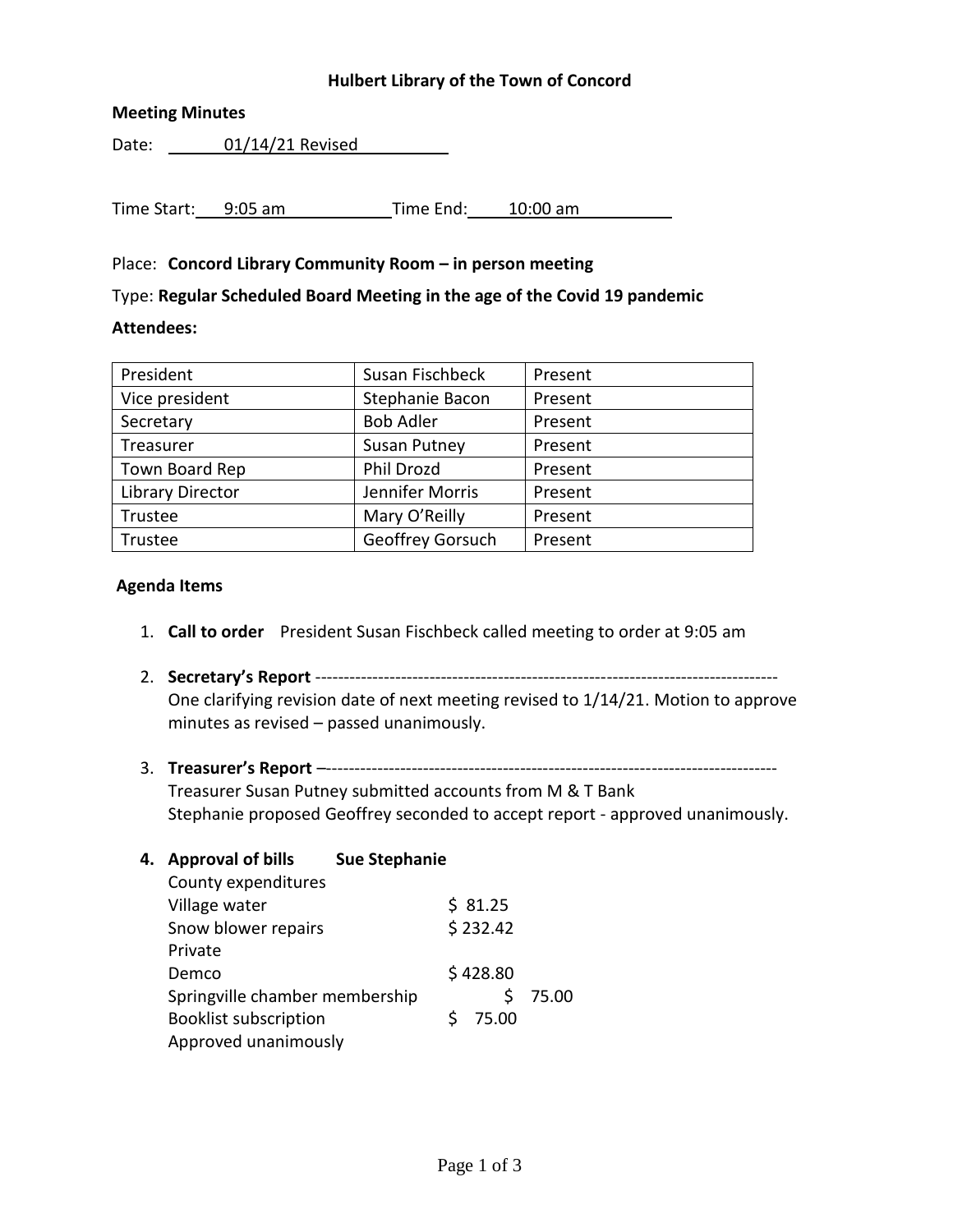# **5. Town Board Report --------------------------------------------------------------------------------**

Boiler repairs are completed – billing will include flue replacement and boiler swap Discussion regarding filters air handling systems and covid – possibly research into standard practices (Erie County) for covid concerns. \$6470 + \$600-800. Motion to pay Town of Concord one half of current cost which is \$6,470 or plus pending cost of flue (\$600-800) Stephanie B motioned Sue P seconded passed unanimously

- 
- **6. Correspondence ------------------------------------------------------------------------------------**

Letter from Chamber of Commerce thanking library for being food collection site. Letter from staff in appreciation for holiday gifts.

# **7. Library Director's Report**

- Director's Report attached
- Motion to renew of contract for Imperial Door Controls for \$370. Sue P. motioned, Geoffrey G. seconded passed unanimously.

# **8. Old Business**

- Reviewed of Covid 19 protocols, safety plan
- Bullet aid funds discussion will pursue RFP from Amherst Alarm for security cameras.
- ACT Meeting was discussed Sue F. felt we seem to be in good shape and in compliance with most policies.
- Trustee education will be a requirement for 2021 so we should be prepared.

## **9. New Business**

- Discussion of creation of check sheet for Concord Library's policy schedule for board use – Jennifer will begin to prepare.
- Discussion of creation/review Building Maintenance checklist for Town of Concord delegated to Phil and Bob (Building) and Geoffrey (Grounds). Geoffrey will put together a list of what was done and what could be done with trees and shrubs and flowers.
- Create a Finance committee of the board charged with creating financial oversight with present spending and future fiscally responsible spending. Several members volunteered and will report next meeting.
- Motion to transfer money in the amount of \$7,000 from saving to checking from CCB to M&T private account for upcoming bills. Stephanie motioned, Mary seconded passed unanimously.

10. Next meeting date and time: February 11, 2021 at 9 am